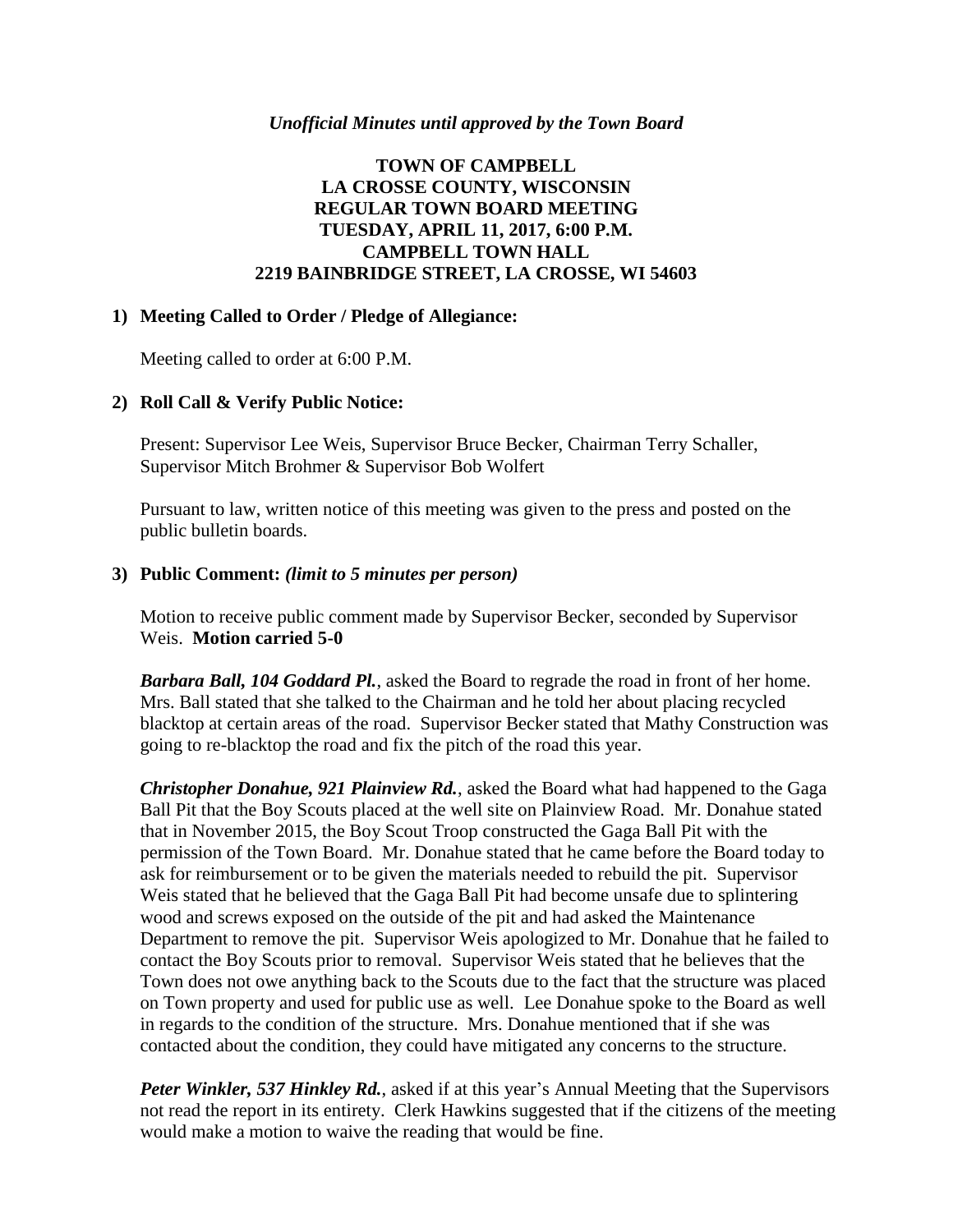Several younger children spoke to the Board regarding the Gaga Ball Pit.

*Robert Wolfert, 904 Susan Pl.*, had a question about the Gaga Pit and the concern of the location. Mr. Wolfert asked if the location was fine or if the structure, assuming the pit is rebuild, was to be moved to a different location. Supervisor Weis suggested that the pit be moved to another location and worked out with the new incoming Supervisor Craig.

Motion to close public comment made by Supervisor Becker, seconded by Supervisor Brohmer. **Motion carried 5-0**

- **4) Consent Agenda: (All items listed are considered routine and will be enacted with one motion. There will be no separate discussion of these items unless a Board member so requests, in which case the item will be removed from the Consent Agenda and be considered on the Regular Agenda).**
	- **A) Approval of Minutes:** Regular Board Meeting 03/14/2017

### **B) Plan Commission Meeting Recommendations: No Meeting**

### **C) Payment of Bills:**

Motion to approve the Consent Agenda made by Supervisor Weis, seconded by Supervisor Wolfert. **Motion carried 5-0**

### **5) Business:**

**A)** Roger & Denise Roellich, 1357 Nakomis Ave., request for an annual shoreline burning permit. (Chair)

Motion to approve Roger & Denise Roellich, 1357 Nakomis Ave. an annual shoreline burning permit made by Supervisor Wolfert, seconded by Supervisor Brohmer. **Motion carried 5-0**

**B)** Jerry King, 1209 La Crescent St., request for an annual shoreline burning permit. (Chair)

Motion to approve Jerry King, 1209 La Crescent St., an annual shoreline burning permit made by Supervisor Brohmer, seconded by Supervisor Becker. **Motion carried 5-0**

**C)** Award of bid for Lift Stations #7 & #8 projects (Wolfert)

Motion to award the bid for Lift Station #7  $\&$  #8 projects to Winona Mechanical in the amount of \$399,040.00 made by Supervisor Brohmer, seconded by Chairman Schaller. **Motion carried 5-0**

**D)** Approval of a Temporary Class "B" Retailer's License for the French Island Lions Club for April 22, 2017 at the Community Center. (Clerk)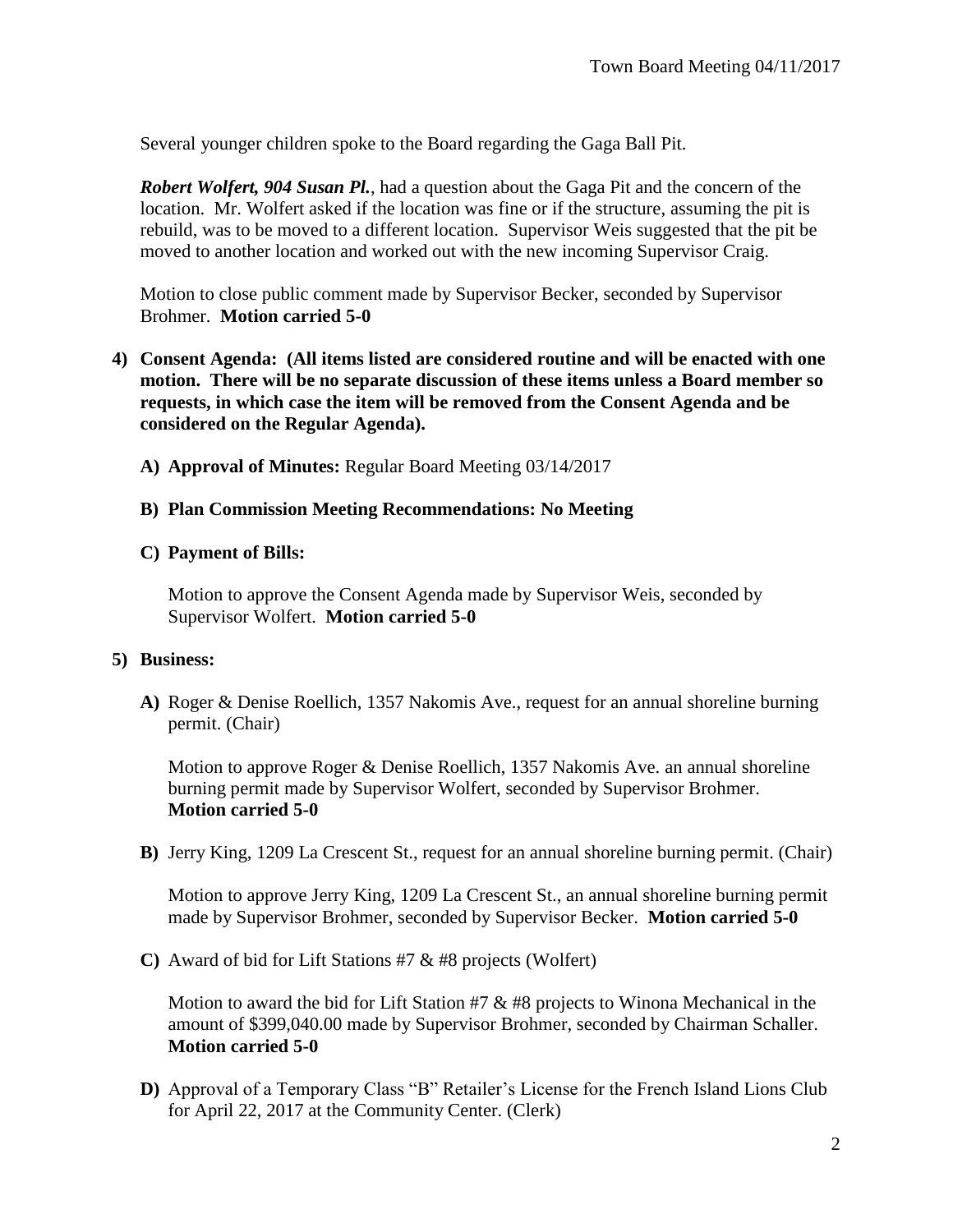Motion to approve a Temporary Class "B" Retailer's License for the French Island Lions Club for April 22, 2017 at the Community Center made by Supervisor Brohmer, seconded by Supervisor Wolfert. **Motion carried 5-0**

**E)** Approval for "Rock'n the Docks" at Huck's on the River, 129 Marina Dr. on Saturday, August, 5, 2017. Clerk)

Motion to approve "Rock'n the Docks" at Huck's on the River, 129 Marina Dr. on Saturday, August, 5, 2017 made by Supervisor Wolfert, seconded by Supervisor Becker. **Motion carried 5-0**

**F)** Approval of Change of Agent for Twin City Lodging, LLC, 101 Sky Harbour Dr. from David Cassell to Adam Crowell. (Clerk)

Motion to approve the change of agent for Twin City Lodging, LLC, 101 Sky Harbour Dr. from David Cassell to Adam Crowell made by Supervisor Weis, seconded by Supervisor Wolfert. **Motion carried 5-0**

**G)** Discussion and possible action regarding Ash trees on town right-of-way. (Weis)

Supervisor Weis stated that he has received several calls regarding the Ash trees on town right-of-ways. Supervisor Weis is looking to the Board as to how to handle ash trees in the future. Supervisor Weis would like to see a two-for-one replacement of trees. Supervisor Wolfert suggested getting an assessment done and possible moving money around in the budget for this year. Supervisor Weis suggested getting bids to remove and stump out the ash trees in right-of-ways.

### **No action taken**

**H)** Discussion and possible action regarding purchasing new office furniture. (Clerk)

Clerk Hawkins presented three options for a new look in the office. Two options are for the purchase of new furniture and one option is for a reconfiguration of the current furniture. Supervisor Brohmer stated that he has talked with Clerk Hawkins about future projects in the office to include a conference room in the west side of the office.

Motion to approve option 1 in the amount of \$4,067.70 with the future plan of adding a conference room as discussed made by Supervisor Becker, seconded by Supervisor Wolfert. **Motion carried 4-1 (Supervisor Weis voted "against")**

**I)** Discussion and possible action regarding creating a Town Facebook page. (Clerk)

Motion to approve the creation of a Town Facebook page made by Supervisor Becker, seconded by Chairman Schaller. **Motion carried 4-1 (Supervisor Weis voted "against")**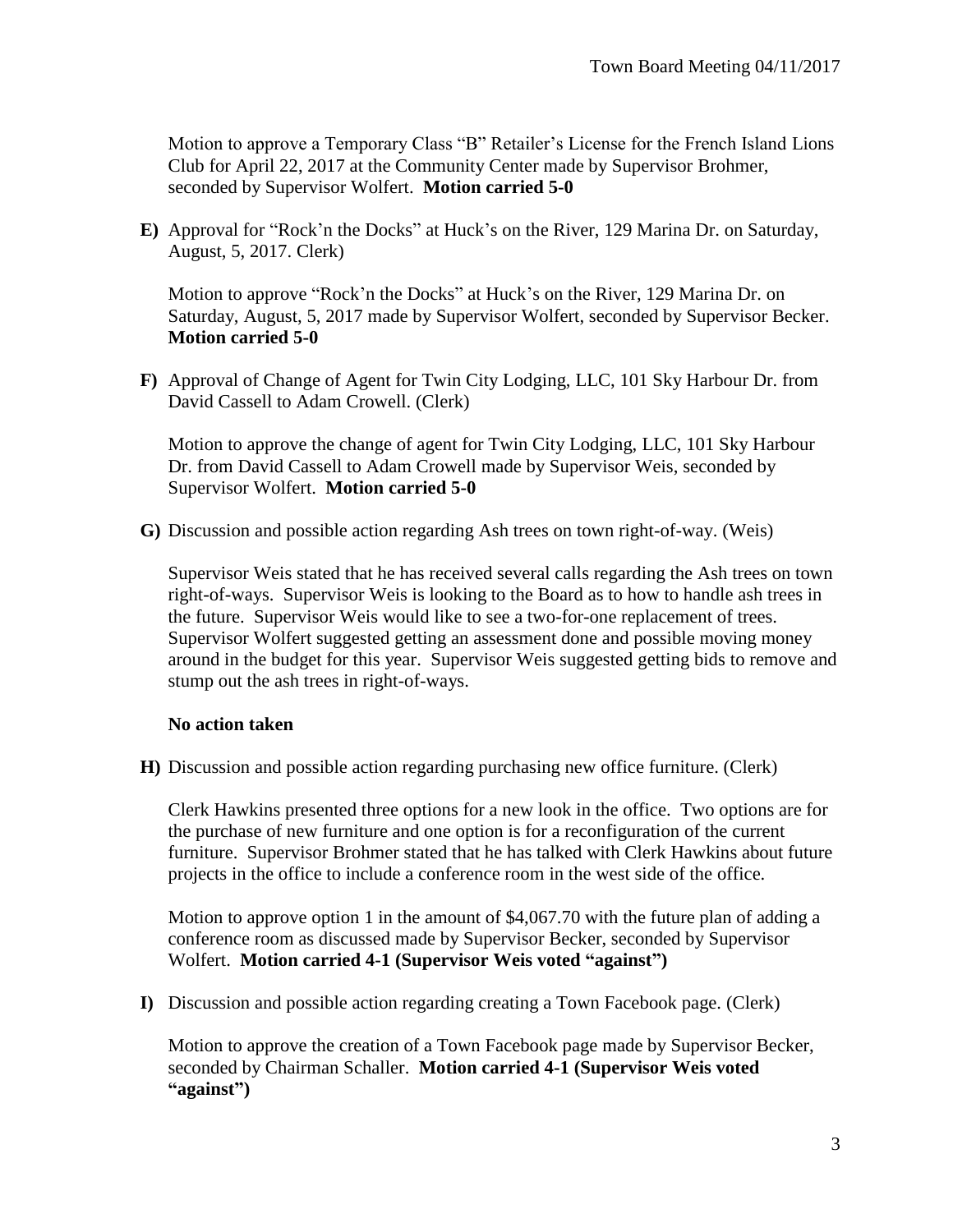**J)** Appointment of Planning & Zoning Commission member. (Chair)

Motion to appoint Al Macha to the Planning  $&$  Zoning Commission member to a three year term to expire April 30, 2020 made by Supervisor Wolfert, seconded by Supervisor Brohmer. **Motion carried 5-0**

**K)** Recommendation to increase several forfeiture/bond amounts for ordinance violations. (Held Over)(Gavrilos)

Chief Gavrilos presented to the Board a list of recommendations to increase several forfeiture/bond amounts. Discussion also followed regarding the boat launch fine amounts. Chief Gavrilos mentioned that after a discussion with Clerk Hawkins, a good idea would be to keep the fine amount at \$35.00 but to include a yearly permit as well, ultimately making the fine \$20.00 with a \$15.00 boat launch permit. Supervisor Weis and Supervisor Brohmer stated they would agree to the proposal of boat landing fines.

Motion to approve the schedule as presented for forfeiture/bond amounts and approve creating a "Trespass Parking Ordinance", and amend the fine for the boat launch to stay at \$35.00 but have \$15.00 used for the annual boat launch permit made by Supervisor Brohmer, seconded by Supervisor Weis. **Motion carried 5-0**

**L)** Authorization for members of the Town of Campbell Police Reserve to issue municipal parking tickets. (Held Over)(Gavrilos)

Motion to approve members of the Town of Campbell Police Reserve to issue municipal parking tickets made by Supervisor Weis, seconded by Supervisor Becker. **Motion carried 5-0**

**M)** Ordinance No. 2017-1 creating Chapter 2, Article IV, Section 2-109, regarding enforcement officers and citations for parking related matters. (Gavrilos)

Motion to approve Ordinance No. 2017-1 creating Chapter 2, Article IV, Section 2-109 made by Supervisor Wolfert, seconded by Supervisor Brohmer. **Motion carried 5-0**

**N)** Disposal of Town property. (Gavrilos)(Clerk)

Chief Gavrilos and Clerk Hawkins submitted lists of old computer equipment and other small office items for disposal. Clerk Hawkins mentioned that CR Solutions is also conducting their 10<sup>th</sup> Annual Spring Technology Recycling Event on Friday, May, 12, 2017 from 1:00pm to 6:00pm.

Motion to approve disposal of Town property as submitted by the Police Department and Town Clerk made by Supervisor Brohmer, seconded by Supervisor Weis. **Motion carried 5-0**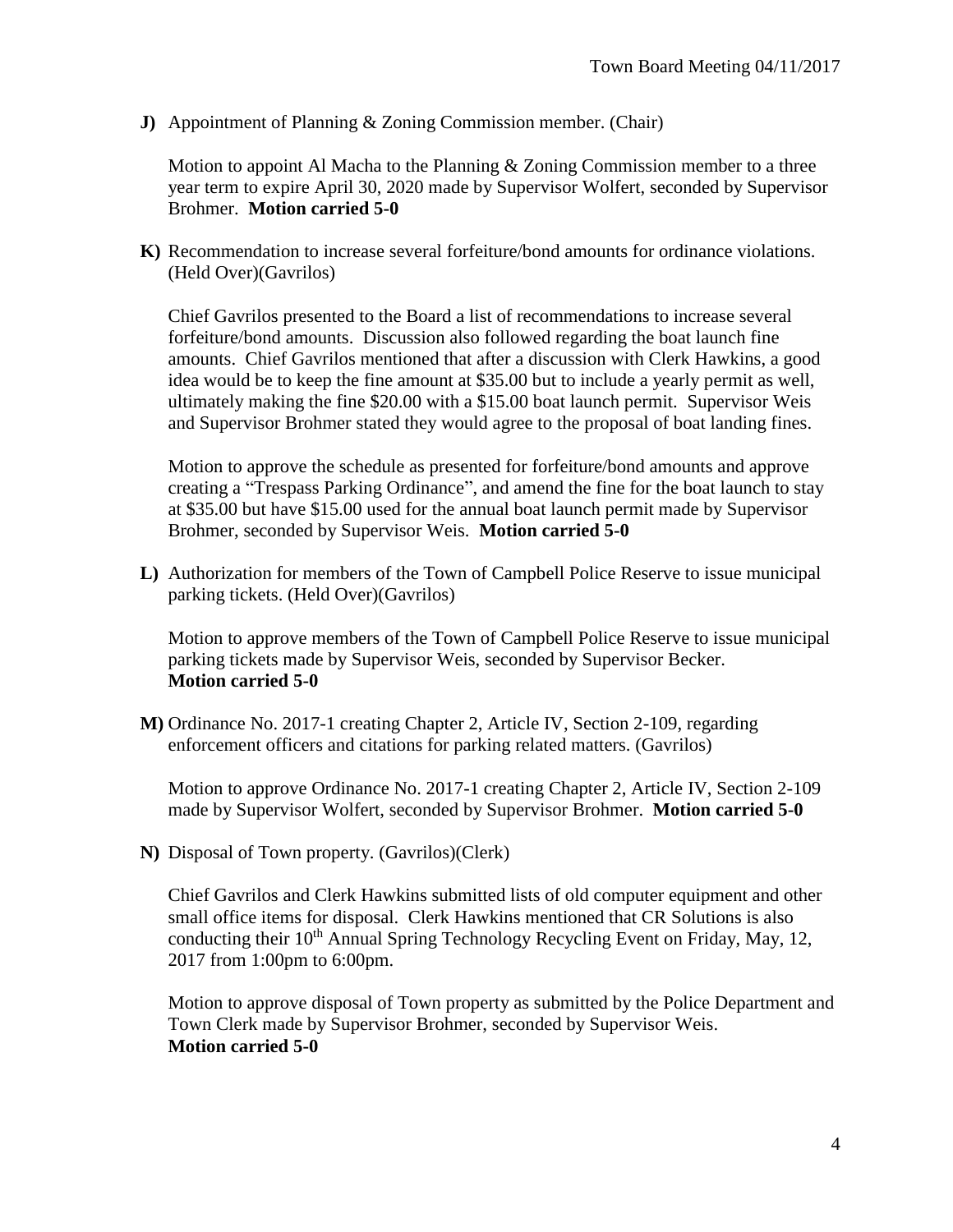**O)** Placement of stop signs at Caroline St and Dorn St. (Becker)

Motion to approve placement of stop signs at Caroline and Dorn Street made by Supervisor Becker, seconded by Chairman Schaller. **Motion carried 5-0**

**P)** Replacement of asphalt with concrete in Town yard waste site. (Brohmer)

Supervisor Brohmer mentioned that this would be a discussion item but would need to be addressed in the near future. Questions regarding funding of the project followed. Maintenance foreman, Steve Pintz, believes the amount for the project would be around \$50,656.67. Supervisor Brohmer thinks that a short term note is the best source of funding.

Motion to postpone agenda item 5(P) to next month's meeting made by Supervisor Brohmer, seconded by Supervisor Wolfert. **Motion carried 5-0**

**Q)** New furnace for the Town maintenance garage. (Brohmer)

Supervisor Brohmer mentioned that the current furnace in the maintenance garage has been leaking CO2 in the building in small amounts and needs to be addressed. Supervisor Brohmer states that the furnace has to be replaced. Cost estimates from Cary Heating are in the amount of \$2,295.00 for the existing furnace. A new furnace in the newly remodeled southern portion of the garage would be \$7,298.00.

Motion to approve the solicitation of heating solutions for both garages made by Supervisor Wolfert, seconded by Supervisor Brohmer. **Motion carried 5-0**

# **6) Public Comment:** *(limit 3 minutes per person)*

Motion to receive public comment made by Supervisor Becker, seconded by Supervisor Weis. **Motion carried 5-0**

*Lee Weis, 100 Church Dr.*, stated that time has passed and he has thought about the Gaga Ball Pit discussion earlier, Mr. Weis asked Lee Donahue if it would be fair to issue a personal check in amount \$175 to help offset the cost of replacement materials. Supervisor Wolfert and Chairman Schaller both agreed to \$25.00 for a total replacement fund of \$225.00. Mrs. Donahue stated she was appreciated of the gesture but the cost of replacement would be \$286.00. Chief Gavrilos stated that the Police Department Union would cover the remainder of the costs. Mr. Weis also wanted to congratulate the winners of the April Election and thank the residents of Campbell the honor of allowing him to serve the last two years.

*Joanne Schaller, 2312 Bainbridge St., mentioned that they have just gotten rid of 8 ash trees* in their yard. The trees were cut down, stumped out and cleaned up and cost just over \$1000.00. Mrs. Schaller believes that cost for an inventory was not needed.